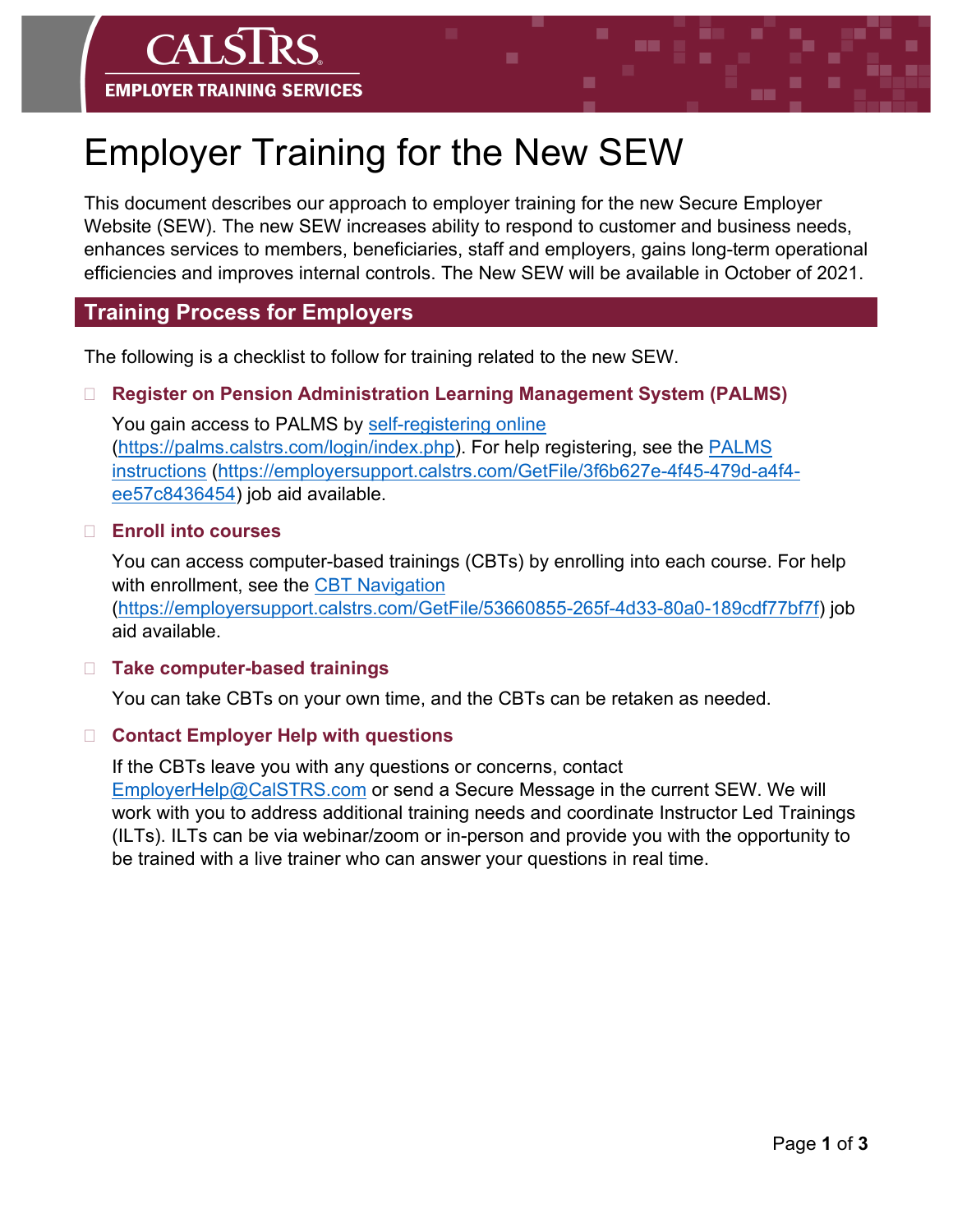## **Computer-based trainings (CBTs)**

We have a suite of CBTs to complete at your own pace. You can revisit the courses at any time.

### **Courses Available Now**

| <b>Course</b>                                            | <b>Modules</b>                                                                                                                                                                                                                                                                                                                                                                                                                                                                                                           |
|----------------------------------------------------------|--------------------------------------------------------------------------------------------------------------------------------------------------------------------------------------------------------------------------------------------------------------------------------------------------------------------------------------------------------------------------------------------------------------------------------------------------------------------------------------------------------------------------|
| <b>Contribution Reporting</b>                            | Introduction to Contribution Reporting<br><b>Contribution File Upload</b><br>$\bullet$<br><b>Contribution File Processing</b><br>$\bullet$<br><b>Contribution Reporting Process for a Report</b><br>Source<br>Contribution Reporting Process for a Report Unit<br><b>Managing Contribution Data</b><br>$\bullet$<br>Submitting Payroll Headers to a Report Source<br><b>Merging Payroll Summaries</b><br><b>Deleting Payroll Summaries</b><br>$\bullet$<br><b>Associating Payments</b><br><b>Payroll Summary Posting</b> |
| <b>Employment Maintenance</b>                            | <b>Online Employment Transactions</b><br>$\bullet$<br><b>Employment File Upload</b><br>$\bullet$<br><b>Employment File Processing</b><br><b>Managing Employment Data</b>                                                                                                                                                                                                                                                                                                                                                 |
| Introduction to the New Secure<br>Employer Website (SEW) | <b>Employer Contact Types</b><br>$\bullet$<br><b>Accessing Employee Information</b><br><b>Employment and Membership Account</b><br>Information<br><b>SEW Registration</b><br>Logging in to SEW<br><b>SEW Navigation</b>                                                                                                                                                                                                                                                                                                  |
| New File Format (Employment File)                        | <b>Enrollment Transaction Type</b><br>$\bullet$<br>Introduction to New File Format<br>$\bullet$                                                                                                                                                                                                                                                                                                                                                                                                                          |